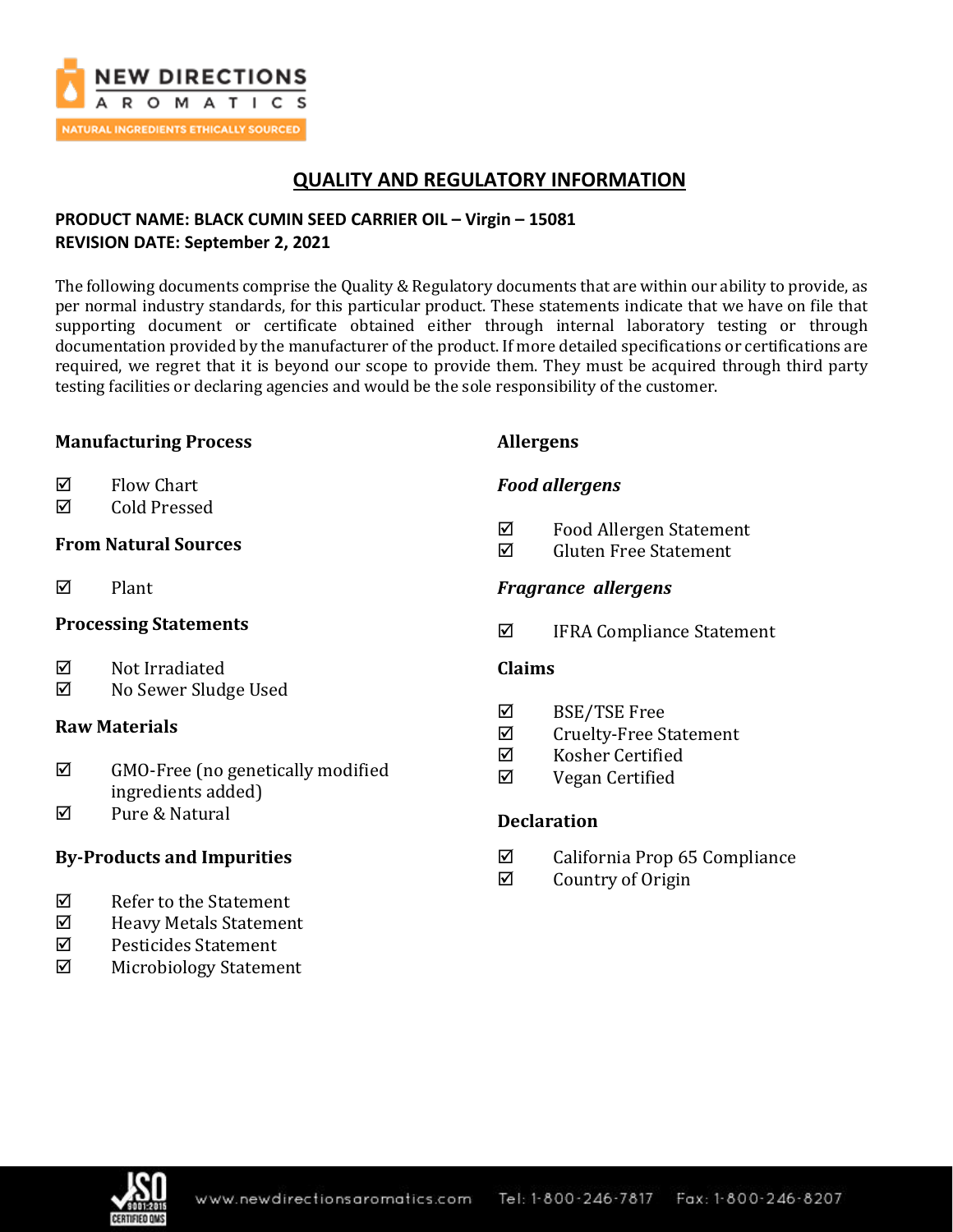

## **FLOW CHART**

## **PRODUCT NAME: BLACK CUMIN SEED CARRIER OIL – Virgin – 15081**



### **Disclaimer & Caution**

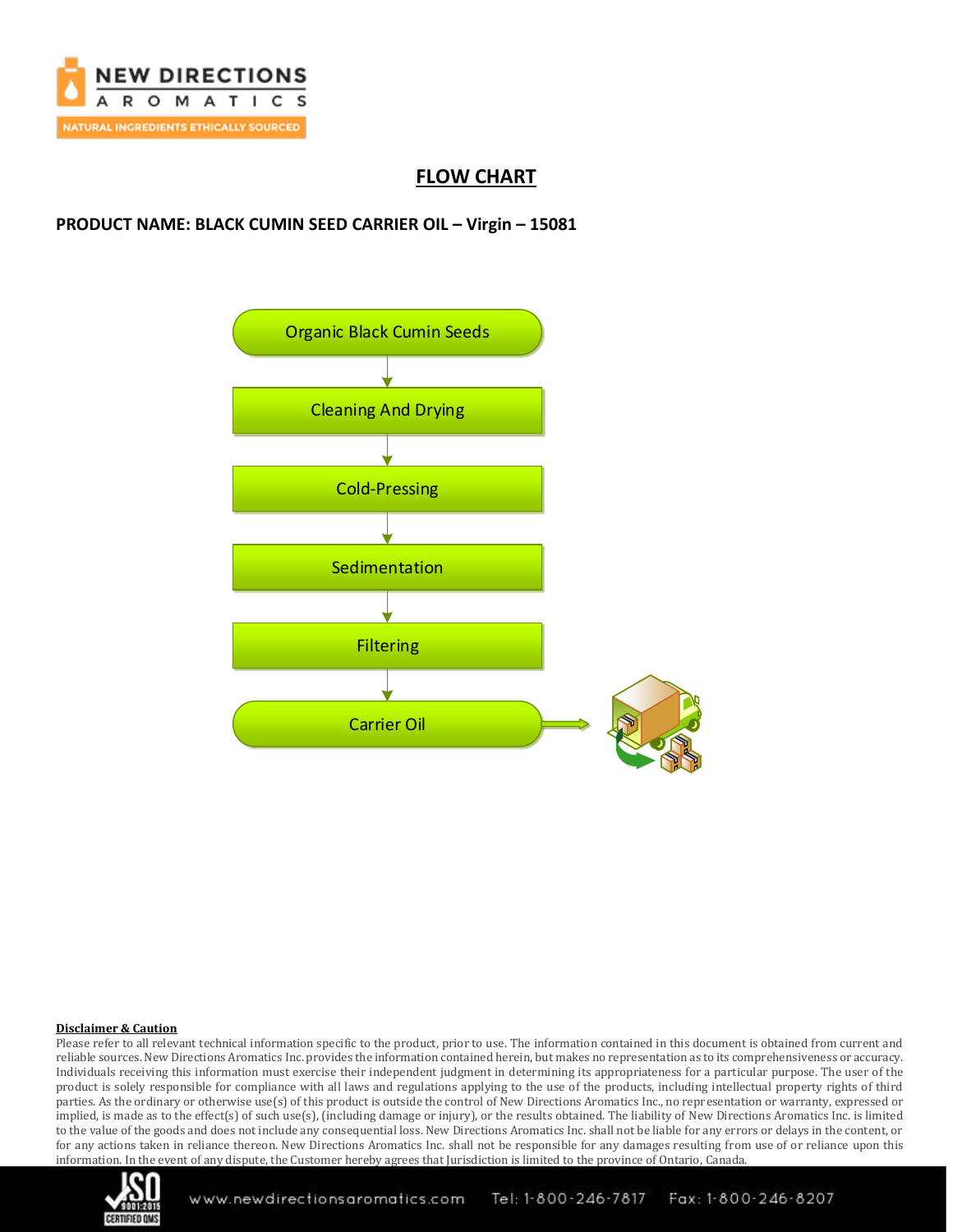

## **NON-IRRADIATION STATEMENT**

## **PRODUCT NAME: BLACK CUMIN SEED CARRIER OIL – Virgin – 15081**

We hereby declare that, to the best of our knowledge, this product has not been irradiated and does not contain any ingredient that has gone through any irradiation.

### **Disclaimer & Caution**

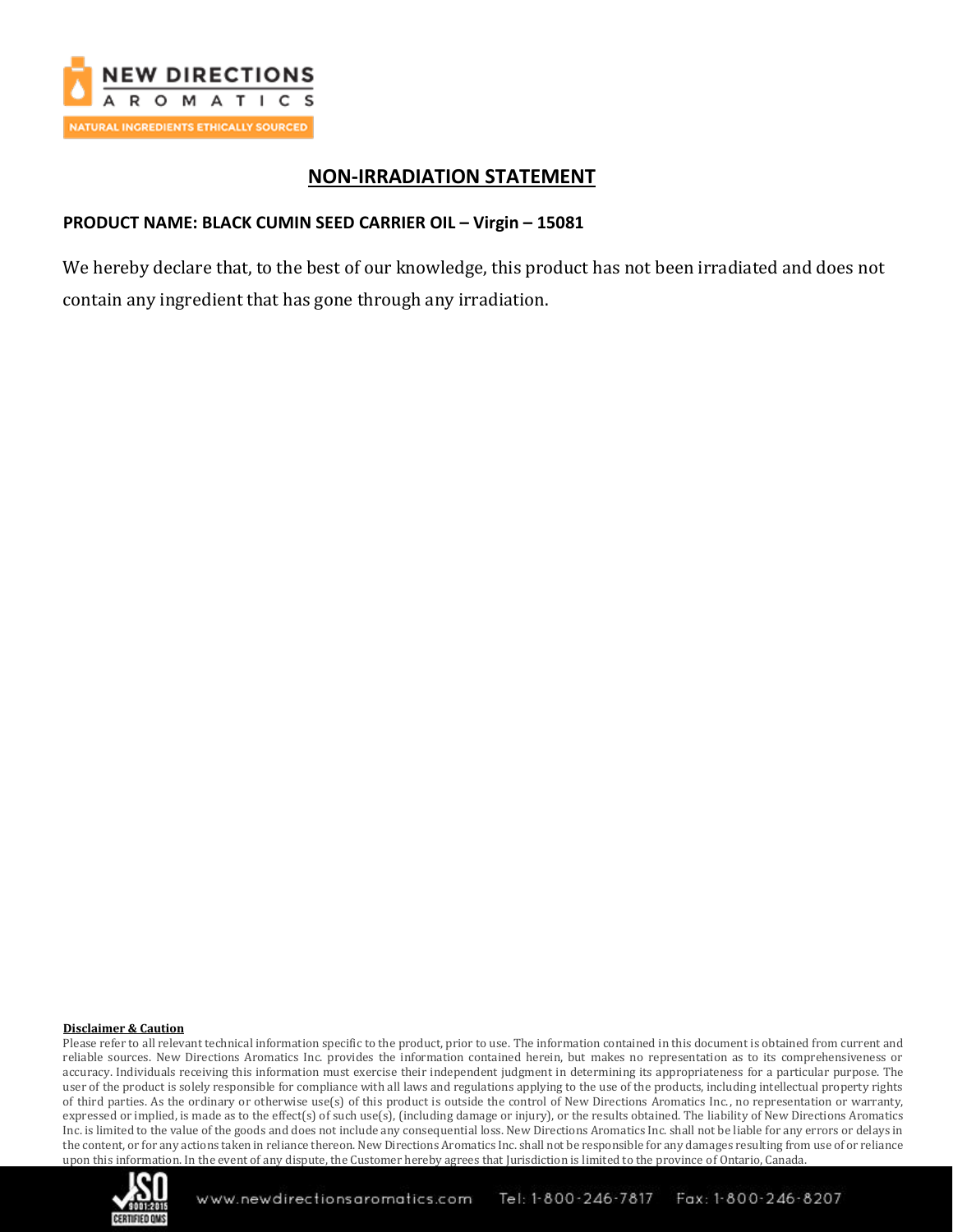

## **SEWER SLUDGE STATEMENT**

### **PRODUCT NAME: BLACK CUMIN SEED CARRIER OIL – Virgin – 15081**

We hereby declare that, to the best of our knowledge, this product is free from, and was not processed with, sewer sludge.

### **Disclaimer & Caution**

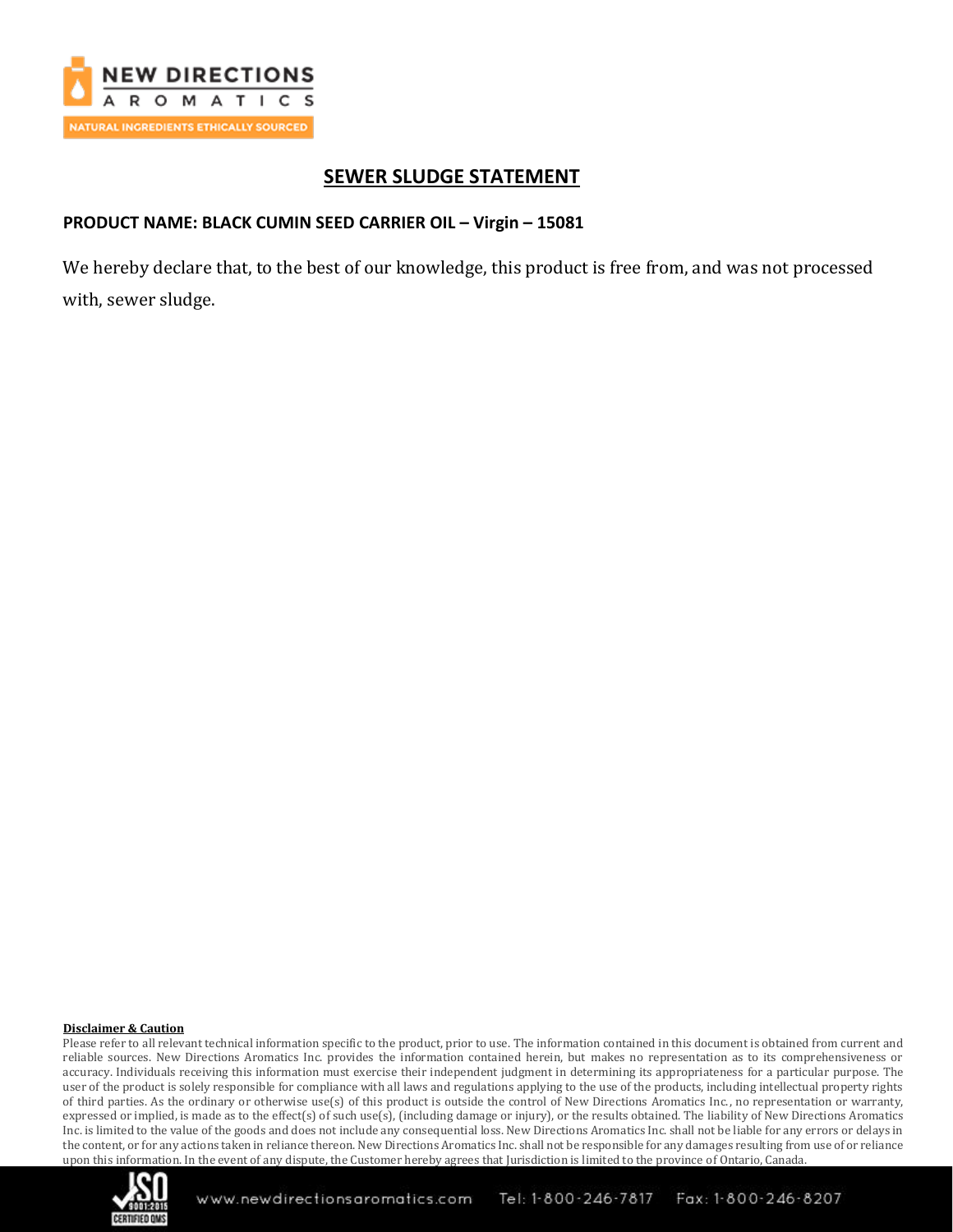

## **GMO STATEMENT**

## **PRODUCT NAME: BLACK CUMIN SEED CARRIER OIL – Virgin – 15081**

We hereby declare that, to the best of our knowledge, this product was not produced by gene modification, nor derived from genetically modified organisms.

### **Disclaimer & Caution**

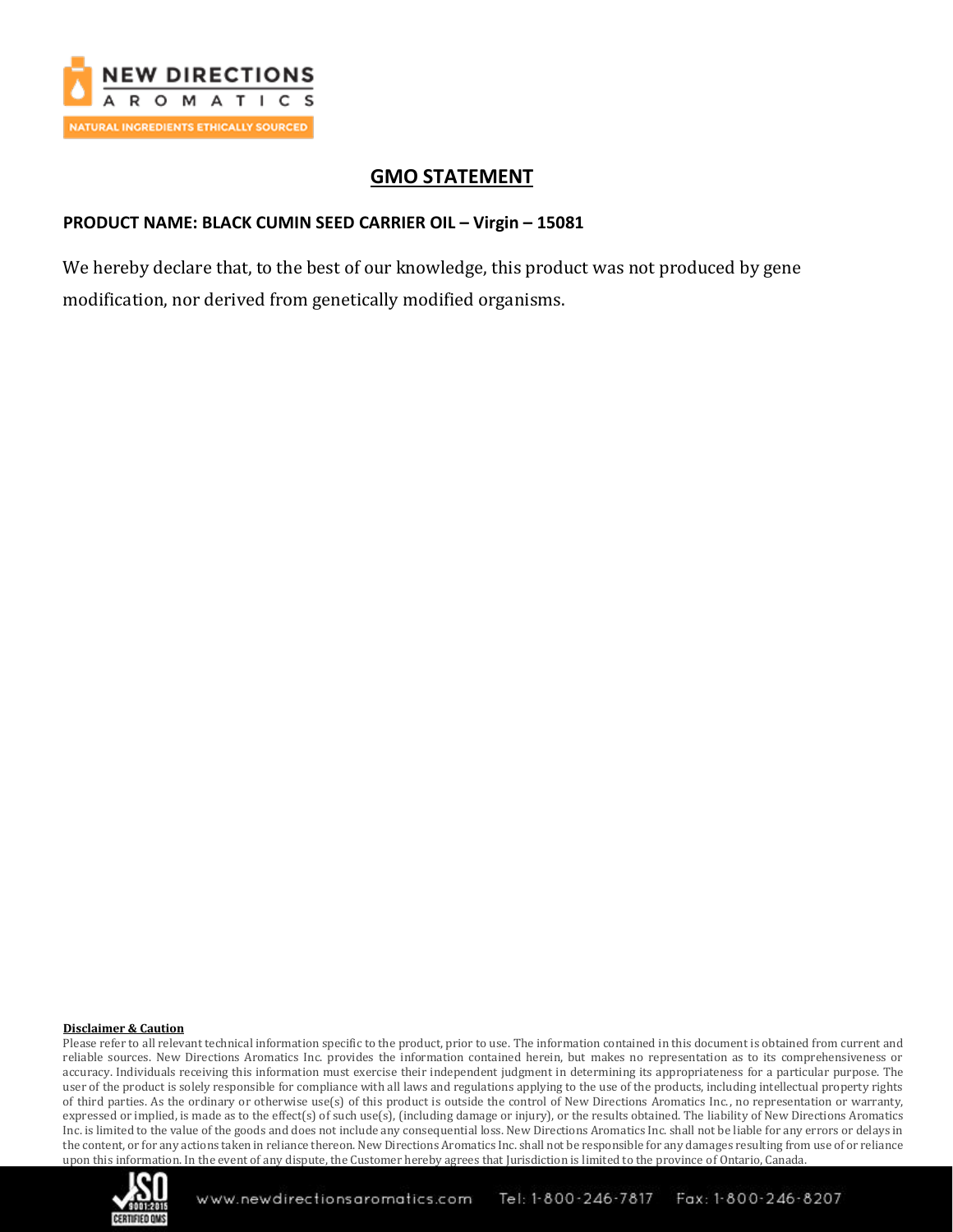

## **PURE AND NATURAL STATEMENT**

### **PRODUCT NAME: BLACK CUMIN SEED CARRIER OIL – Virgin – 15081**

We hereby declare that, to the best of our knowledge, this product is 100% pure and natural.

### **Disclaimer & Caution**

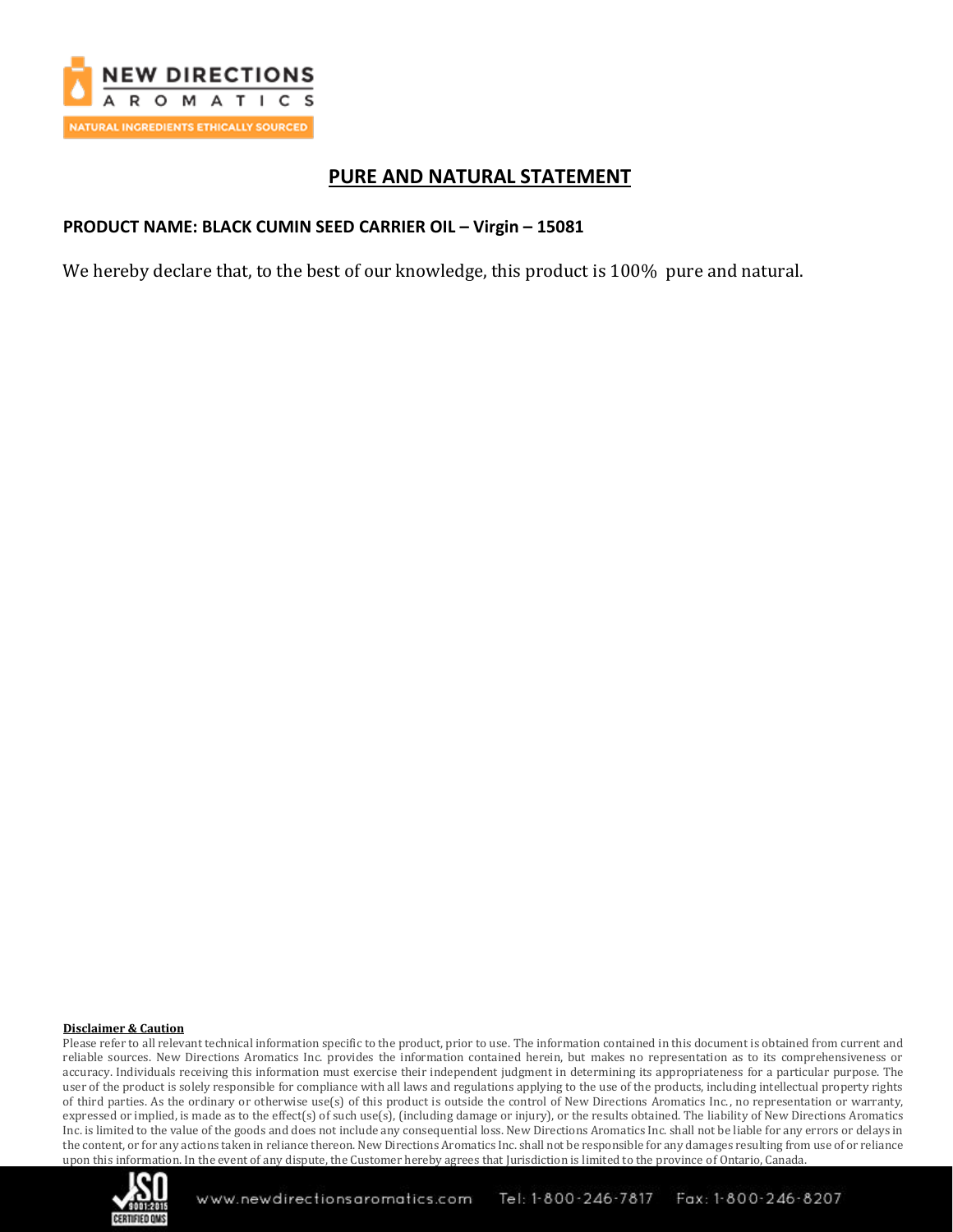

# **BY-PRODUCTS & IMPURITIES**

### **PRODUCT NAME: BLACK CUMIN SEED CARRIER OIL – Virgin – 15081**

We hereby declare, to the best of our knowledge, this product does not contain any of the following by products and/or impurities:

- Sov
- **Nanomaterials**
- **Phthalates**
- **Parabens**
- **Preservatives**
- Solvents and Residual Solvents
- CMR (Carcinogenic, Mutagenic, or Toxic for Reproduction)

### **Disclaimer & Caution**

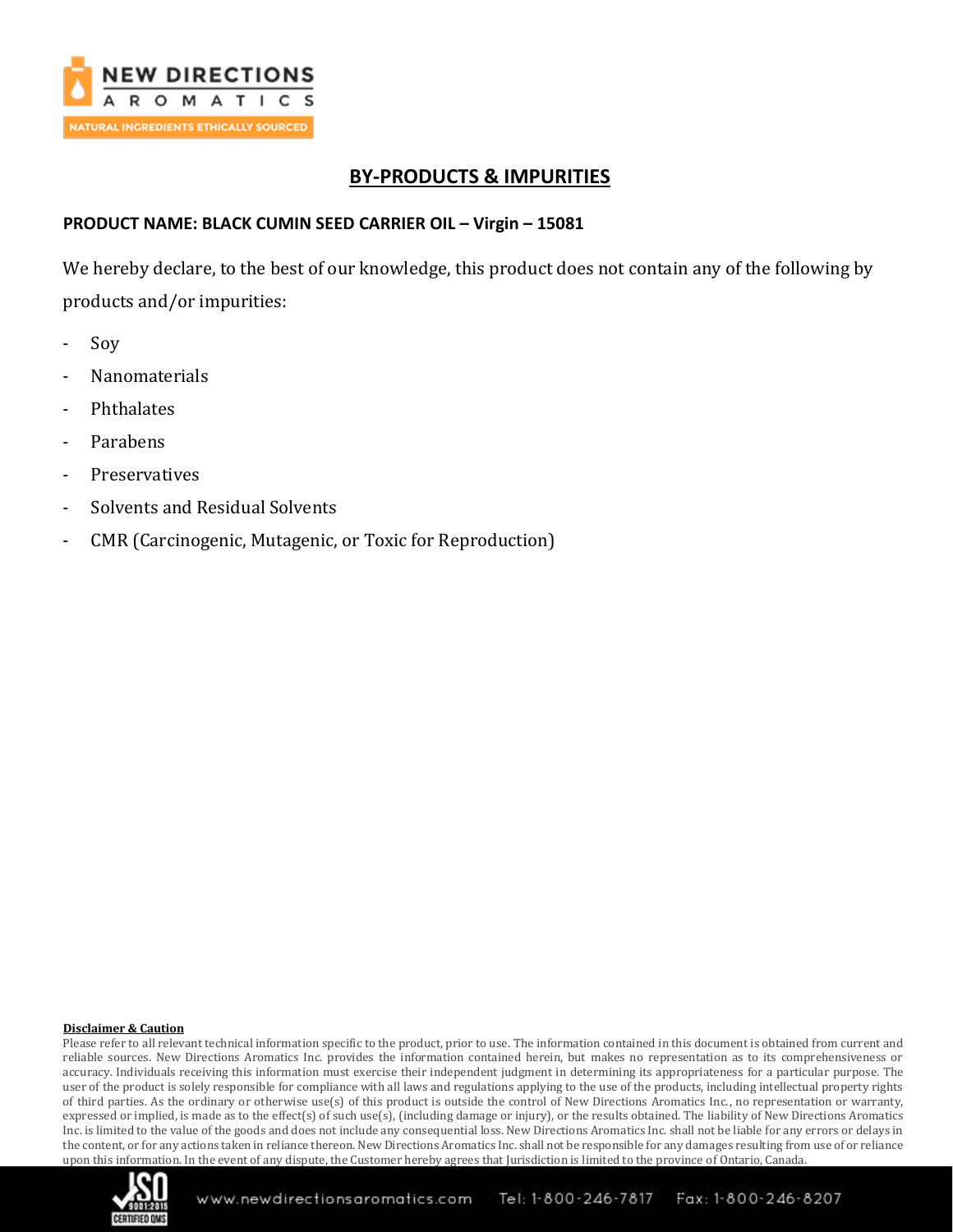

# **HEAVY METALS STATEMENT**

### **PRODUCT NAME: BLACK CUMIN SEED CARRIER OIL – Virgin – 15081**

We hereby declare, to the best of our knowledge, this product may contain heavy metals in the following amounts in accordance with FDA regulation CFR Title 21:

- Lead: ≤10 ppm
- Arsenic: ≤3 ppm
- Mercury: ≤1 ppm

### **Disclaimer & Caution**

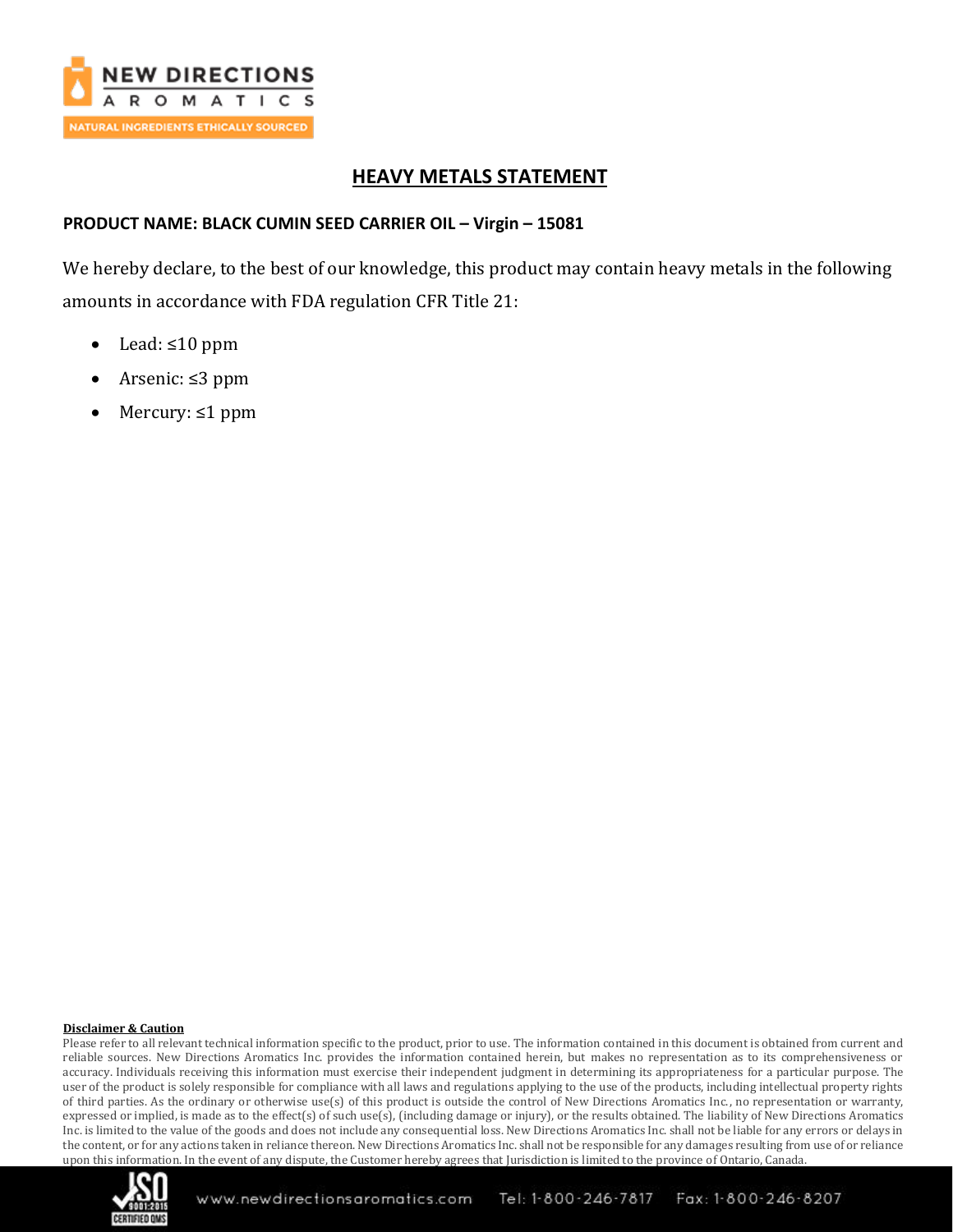

# **PESTICIDES STATEMENT**

### **PRODUCT NAME: BLACK CUMIN SEED CARRIER OIL – Virgin – 15081**

We hereby declare, to the best of our knowledge, this product may contain trace amounts of pesticides that are within regulatory limits set out by (EC) No. 396/2005 of the European Parliament, effective Febuary 23rd, 2005.

### **Disclaimer & Caution**

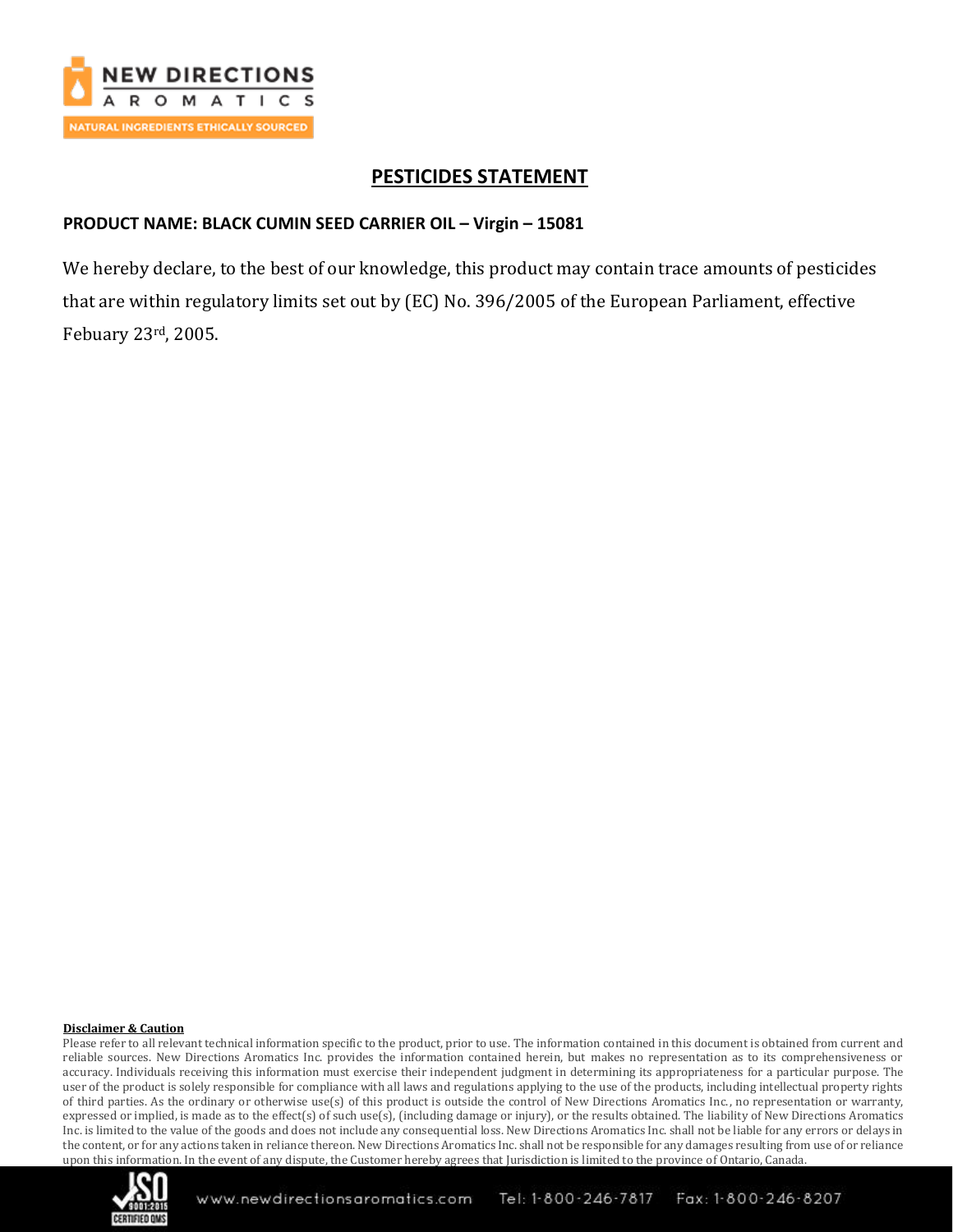

## **MICROBIOLOGY STATEMENT**

### **PRODUCT NAME: BLACK CUMIN SEED CARRIER OIL – Virgin – 15081**

We hereby declare that, to the best of our knowledge, when tested this product is not likely to contain microorganisms beyond the scope of what is acceptable under FDA regulations.

### **Disclaimer & Caution**

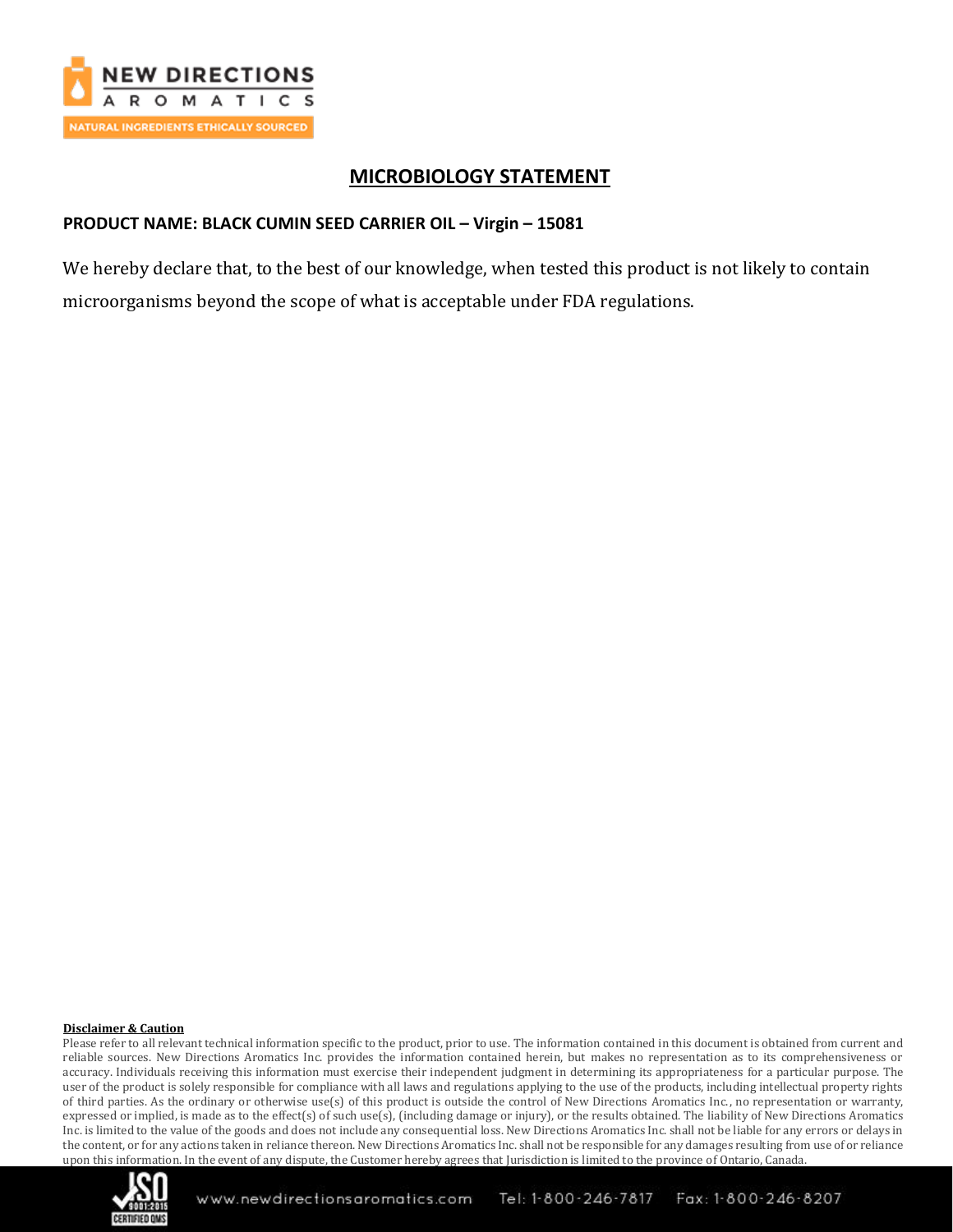

# **FOOD ALLERGEN INFORMATION**

### **PRODUCT NAME: BLACK CUMIN SEED CARRIER OIL – Virgin – 15081**

| Component                                                | Present in the product |
|----------------------------------------------------------|------------------------|
| Peanuts (and/or derivatives,) e.g., protein oil          | N <sub>o</sub>         |
| Wheat, Barley, Rye, Oats, Spelt, Kamut or their hybrids  | N <sub>o</sub>         |
| Gluten                                                   | N <sub>o</sub>         |
| Soybeans (and/or derivatives)                            | N <sub>o</sub>         |
| Dairy (including lactose) or Eggs                        | N <sub>o</sub>         |
| Fish or their products                                   | N <sub>o</sub>         |
| Shellfish or their products                              | N <sub>o</sub>         |
| <b>Added/Artificial Sweeteners</b>                       | N <sub>o</sub>         |
| Autolyzed Yeast Extract, Hydrolyzed Vegetable Protein    | N <sub>o</sub>         |
| Coconut (and/or derivatives)                             | No                     |
| Corn (and/or derivatives)                                | N <sub>o</sub>         |
| Meat (and/or derivatives) or Bovine Material             | N <sub>o</sub>         |
| Lupines (and/or derivatives)                             | N <sub>o</sub>         |
| Monosodium Glutamate (MSG)                               | N <sub>o</sub>         |
| Preservatives, BHA / BHT, Colour Additives or Tartrazine | N <sub>o</sub>         |
| Sulphites (and derivatives)                              | No                     |
| Synthetic Ingredients                                    | N <sub>o</sub>         |

### **Disclaimer & Caution**

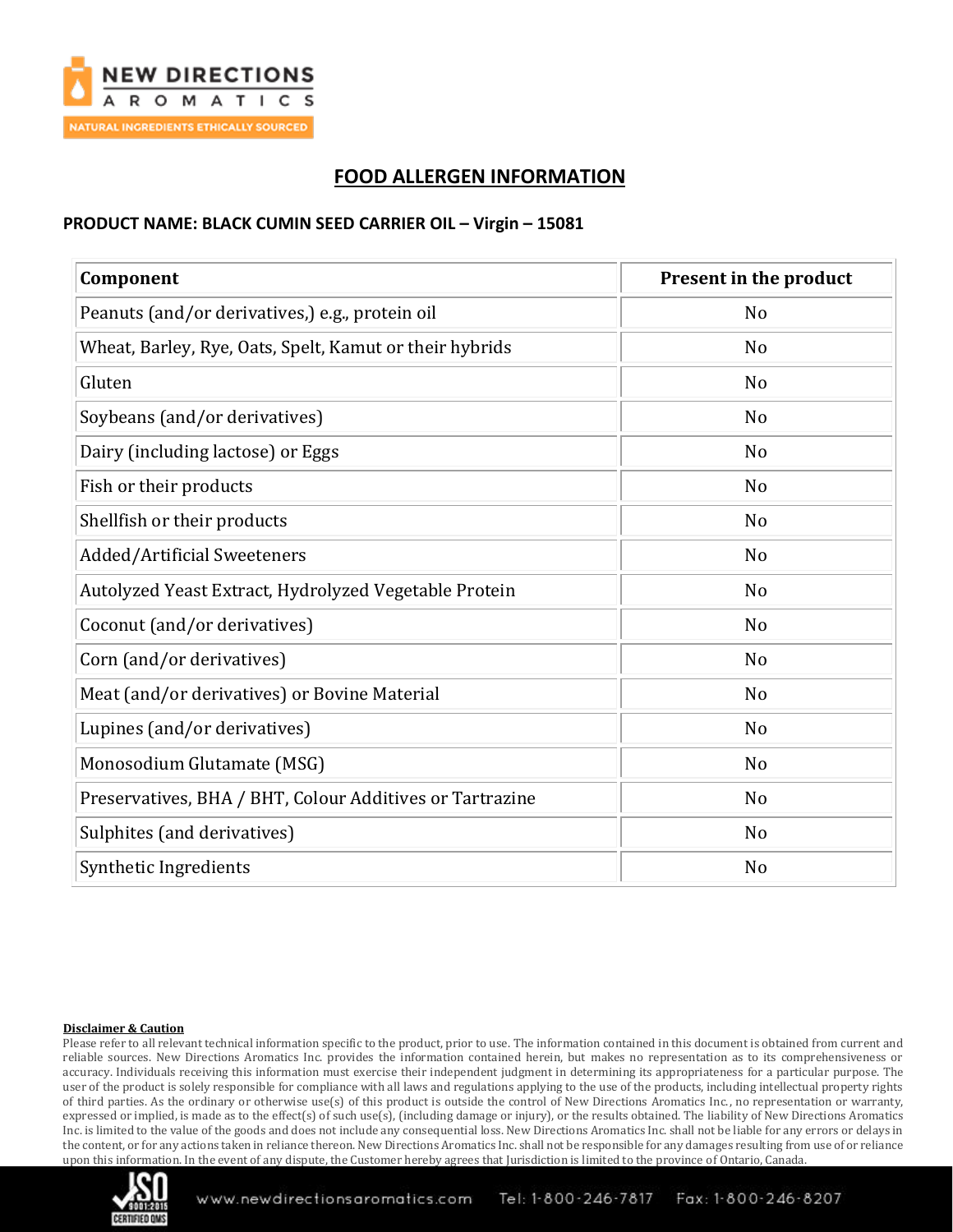

## **GLUTEN STATEMENT**

## **PRODUCT NAME: BLACK CUMIN SEED CARRIER OIL – Virgin – 15081**

We hereby declare that, to the best of our knowledge, this product is gluten-free, nor was it manufactured with any ingredients containing gluten.

### **Disclaimer & Caution**

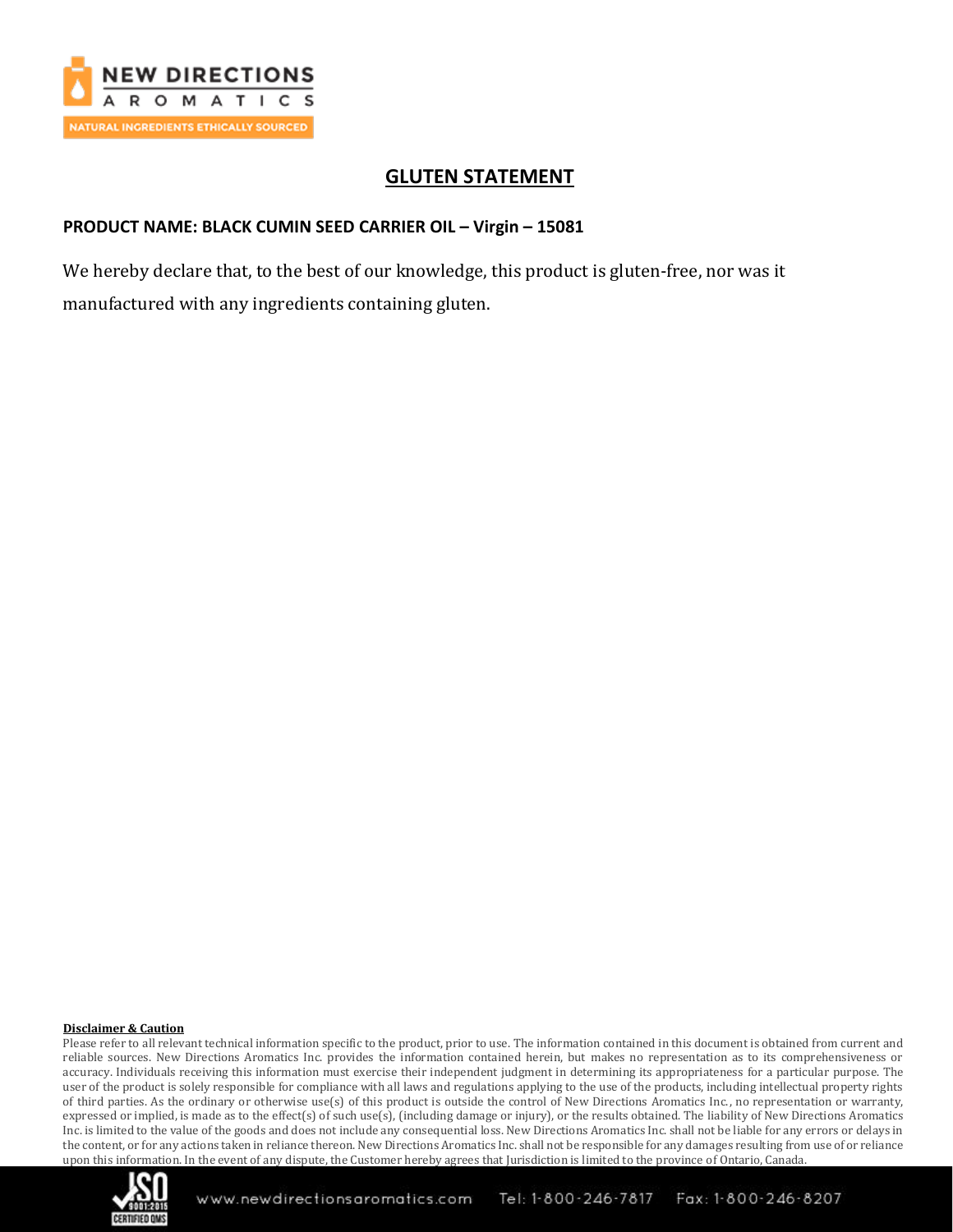

## **IFRA CONFORMITY STATEMENT**

## **PRODUCT NAME: BLACK CUMIN SEED CARRIER OIL – Virgin – 15081**

We hereby declare that, to the best of our knowledge, based on processing information and raw materials used, Fragrance Allergens listed in the EU Regulation 1223/2009 Annex III, NO 76-92 are not likely to be present.

### **Disclaimer & Caution**

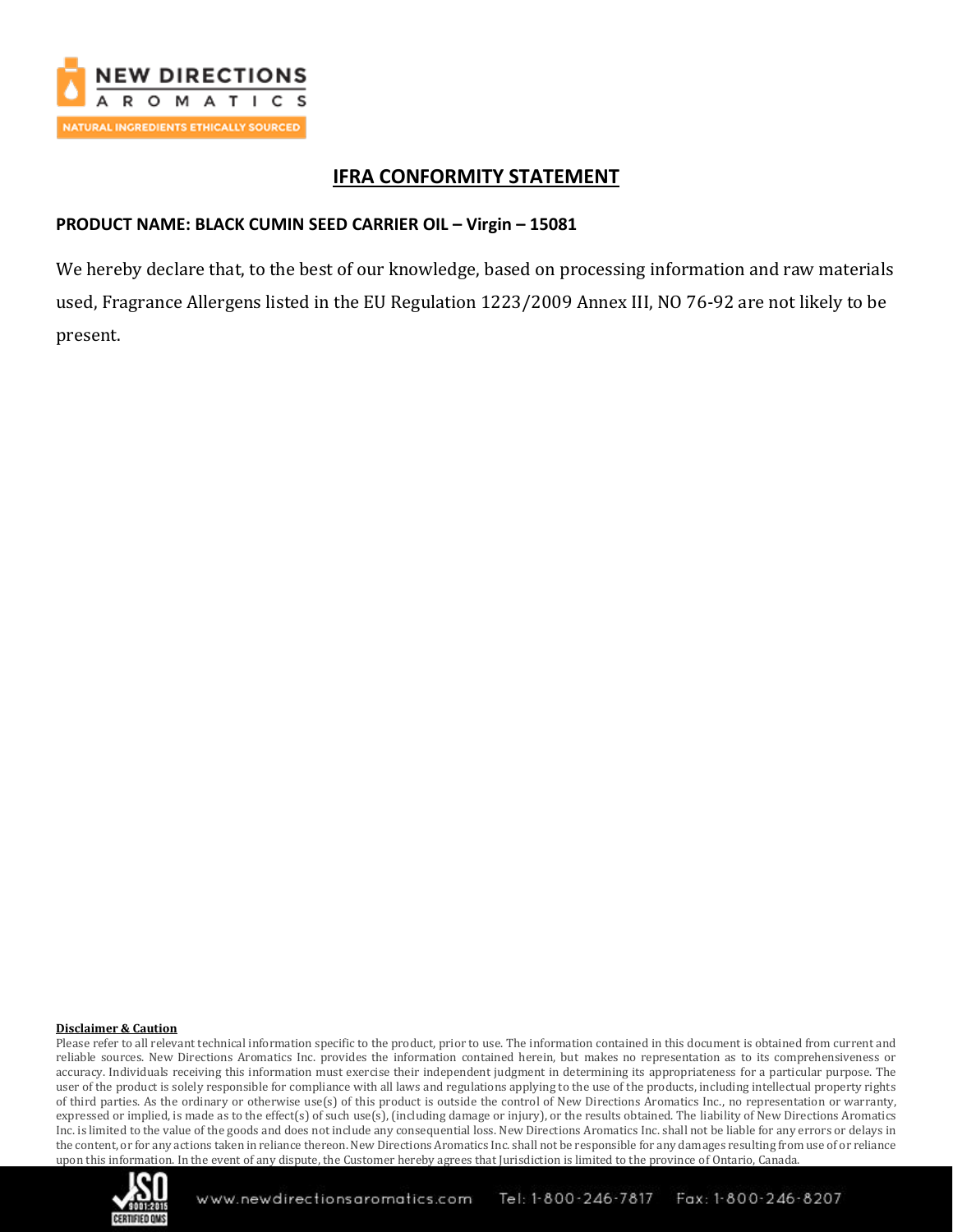

# **CRUELTY-FREE STATEMENT**

## **PRODUCT NAME: BLACK CUMIN SEED CARRIER OIL – Virgin – 15081**

We hereby declare that, to the best of our knowledge, this product has not been tested on animals.

### **Disclaimer & Caution**

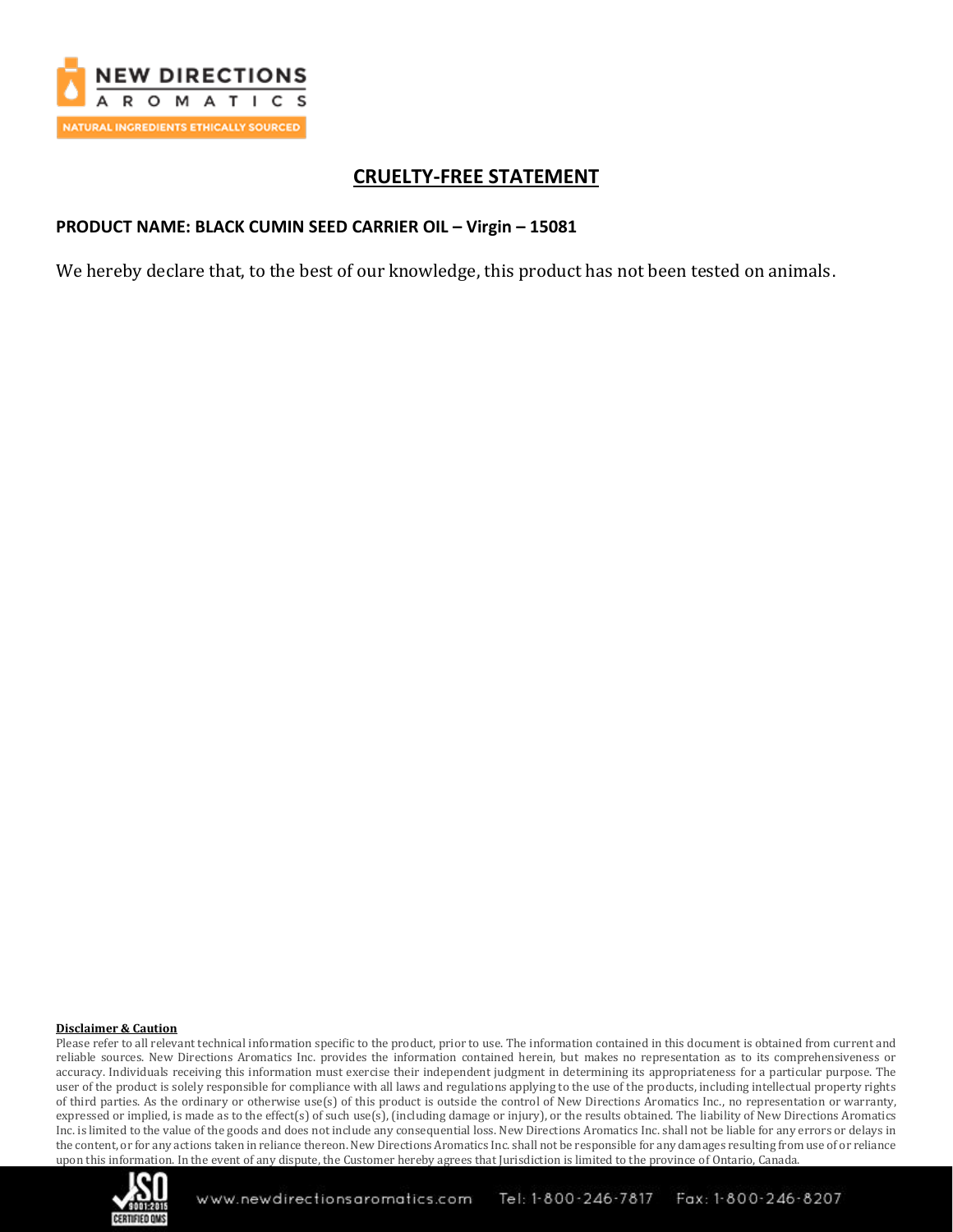

# **DECLARATION OF BOVINE/TRANSFERRABLE SPONGIFORM ENCEPHALOPATHY (BSE/TSE)**

## **PRODUCT NAME: BLACK CUMIN SEED CARRIER OIL – Virgin – 15081**

We hereby declare that, to the best of our knowledge, this product was not made with, nor contains, any animal material or derivatives, and is free of BSE/TSE.

### **Disclaimer & Caution**

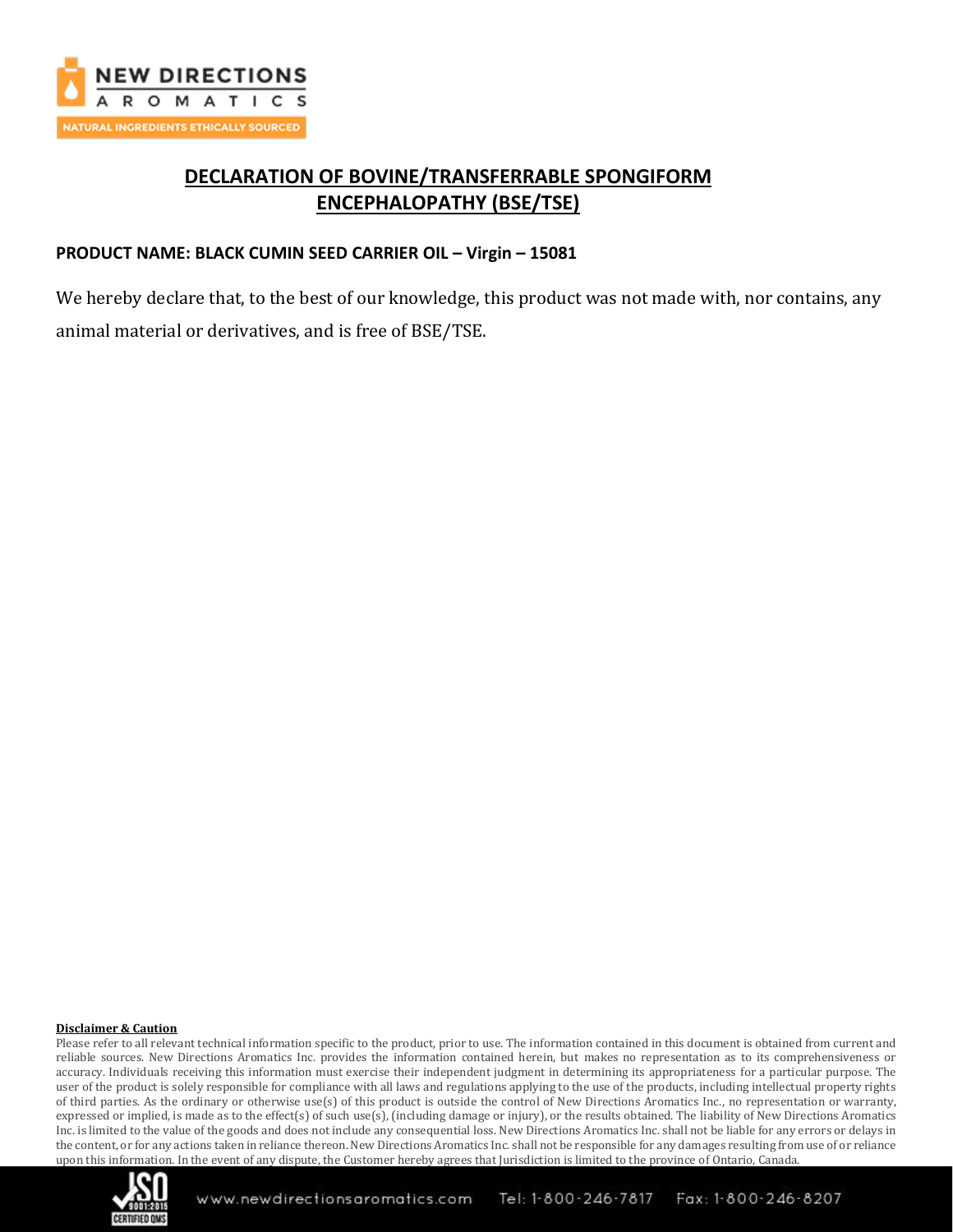

## **KOSHER STATEMENT**

### **PRODUCT NAME: BLACK CUMIN SEED CARRIER OIL – Virgin – 15081**

We hereby confirm that this product has been certified to Kosher standards.

### **Disclaimer & Caution**

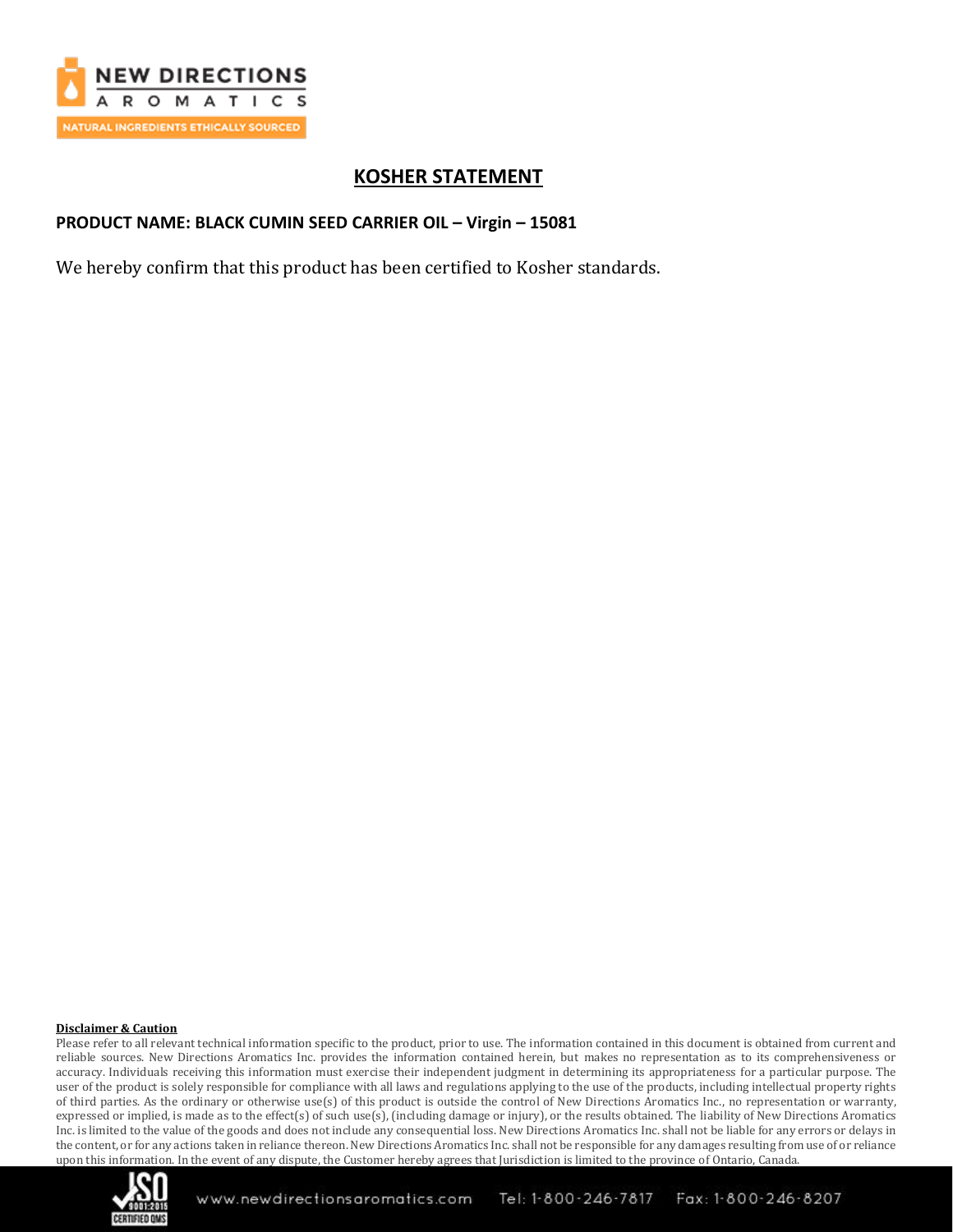

# **VEGAN STATEMENT**

## **PRODUCT NAME: BLACK CUMIN SEED CARRIER OIL – Virgin – 15081**

We hereby confirm that this product has been certified to Vegan standards.

### **Disclaimer & Caution**

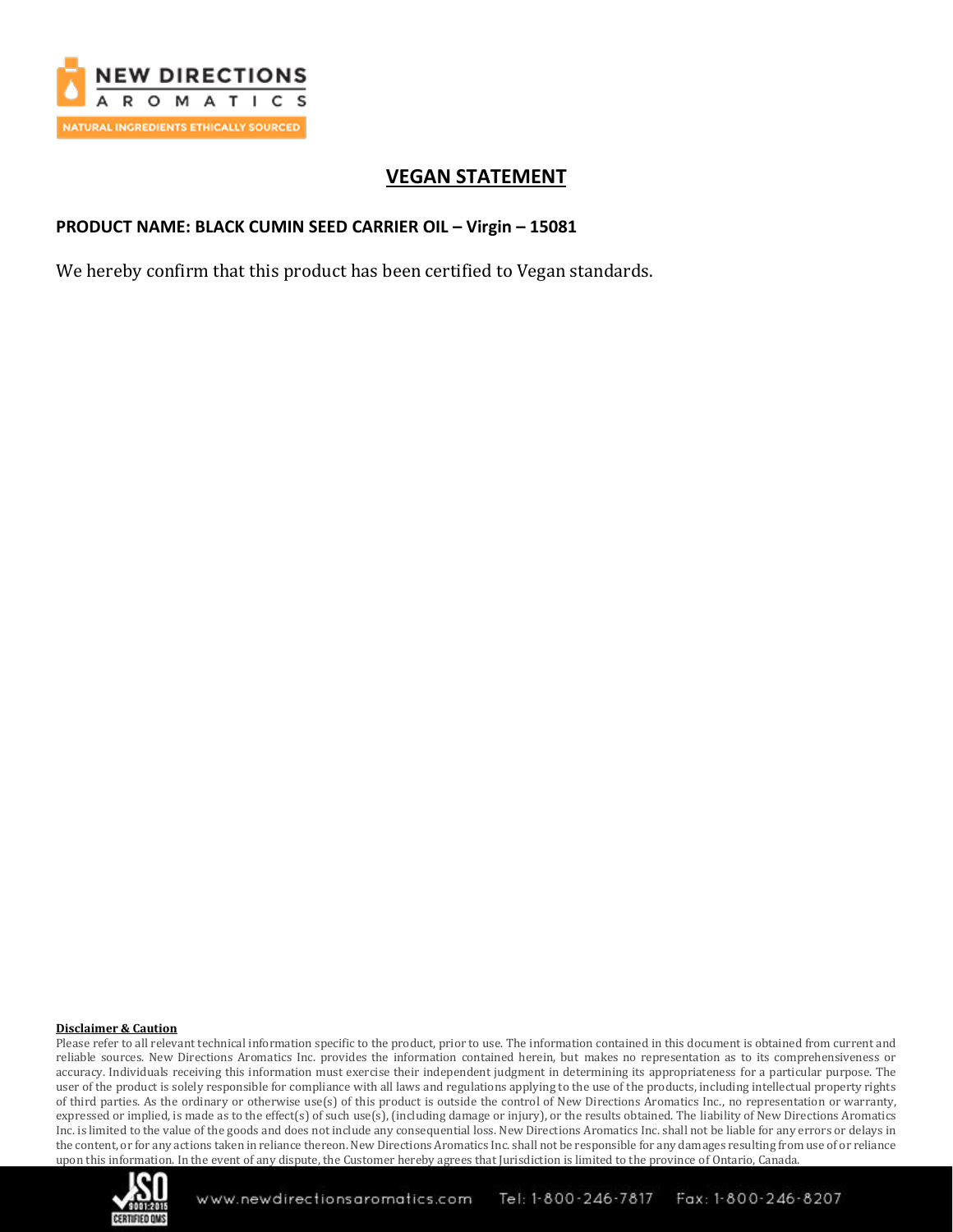

# **DECLARATION OF CALIFORNIA PROPOSITION 65 COMPLIANCE**

## **PRODUCT NAME: BLACK CUMIN SEED CARRIER OIL – Virgin – 15081**

We hereby declare that, to the best of our knowledge, this product does not contain any of the substance(s) listed in California Proposition 65.

#### **Disclaimer & Caution**